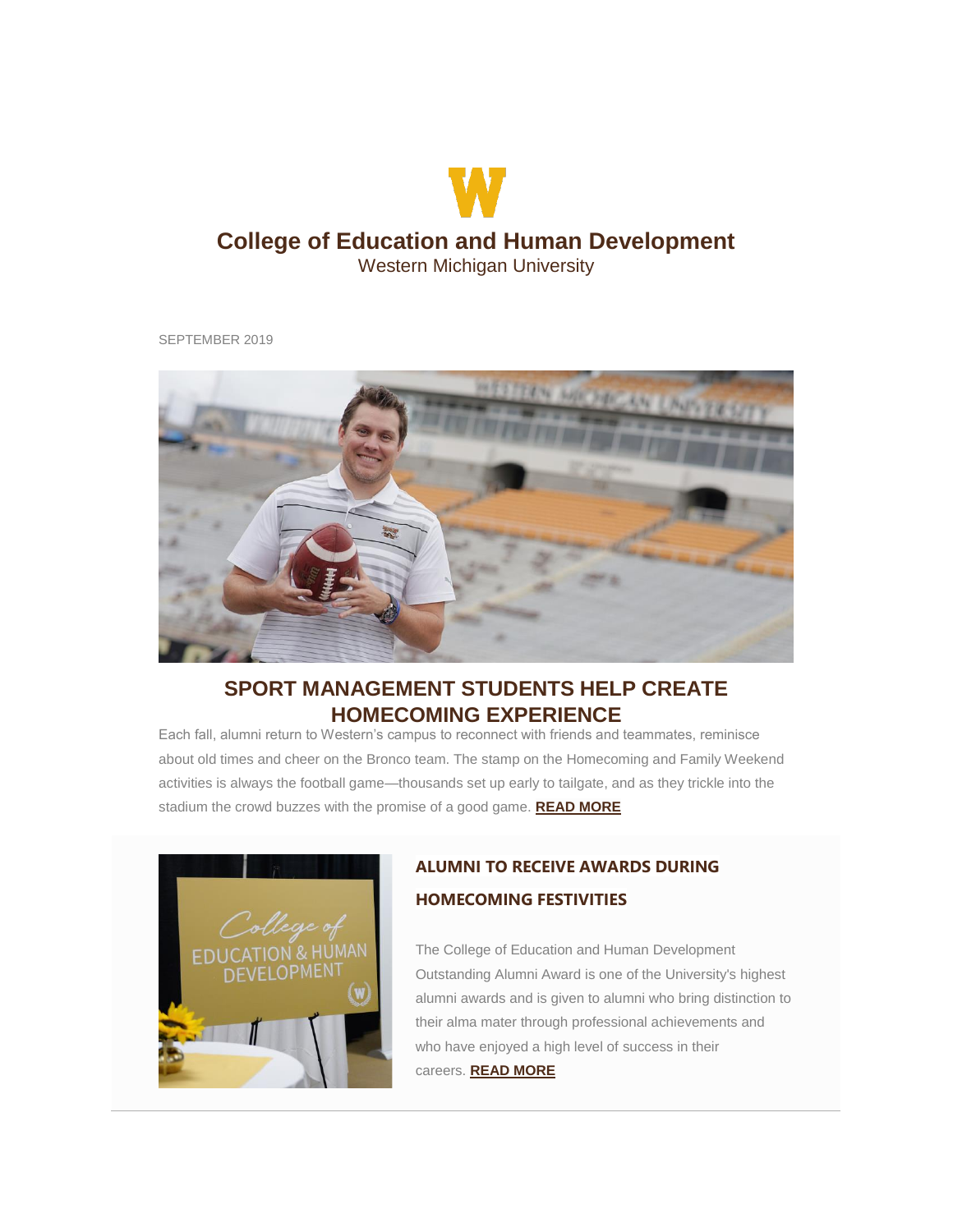

## **SAY HELLO TO THE WMU ALUMNI ASSOCIATION!**

The WMU Alumni Association is back! We have a whole new look, and it doesn't stop there - this is YOUR association and we are here for you. MyWMU may be gone, but it is still your WMU! We want to be clear about who we are, what we do, and who we serve. We will continue to offer alumni events, benefits, and resources, but we are also working to elevate the experience for all alumni, friends, fans, and family of WMU. Learn more about the WMU Alumni Association's rebranding on their new website. **[READ MORE](http://click.e.wmualumni.org/?qs=47c7144b912422e207b62d881b579daf4123cc1f0bc2355e1488cff3f2d182e15a9feaa12f6fce2fcc7a19e5ce8f14395651f3787c40ffa8)**



## **WMU RANKS NO. 1 IN GRADUATE EARNINGS**

Washington Monthly magazine recently released its 15th annual College Guide and Rankings. WMU was rated Michigan's best public university for graduate success based on 10 years of earnings following enrollment. WMU ranks No. 1 in graduate earnings and No. 2 in graduation rates. These college rankings look at institutions of all sizes and divisions that, as Washington Monthly characterizes, "serve the best interests of the country as a whole—including those that enroll and graduate students of modest means." **[READ](http://click.e.wmualumni.org/?qs=47c7144b912422e216f0567eeab35468c76989706b94debec574f6a265610d5bf9d76428cb9e96a7ac66eac68d4b4f5b0443ddf996871ce1)  [MORE](http://click.e.wmualumni.org/?qs=47c7144b912422e216f0567eeab35468c76989706b94debec574f6a265610d5bf9d76428cb9e96a7ac66eac68d4b4f5b0443ddf996871ce1)**



# **WMU AMONG RECIPIENTS OF \$1M NSF GRANT TO BOOST WOMEN IN STEM FIELDS**

Dr. Carla Koretsky, dean of the College of Arts and Sciences, and a team of WMU investigators will be working with their colleagues at Michigan Tech and Iowa State on a nearly \$1 million National Science Foundation grant to develop strategies to increase the number of female faculty in STEM-related disciplines. This project illustrates the kind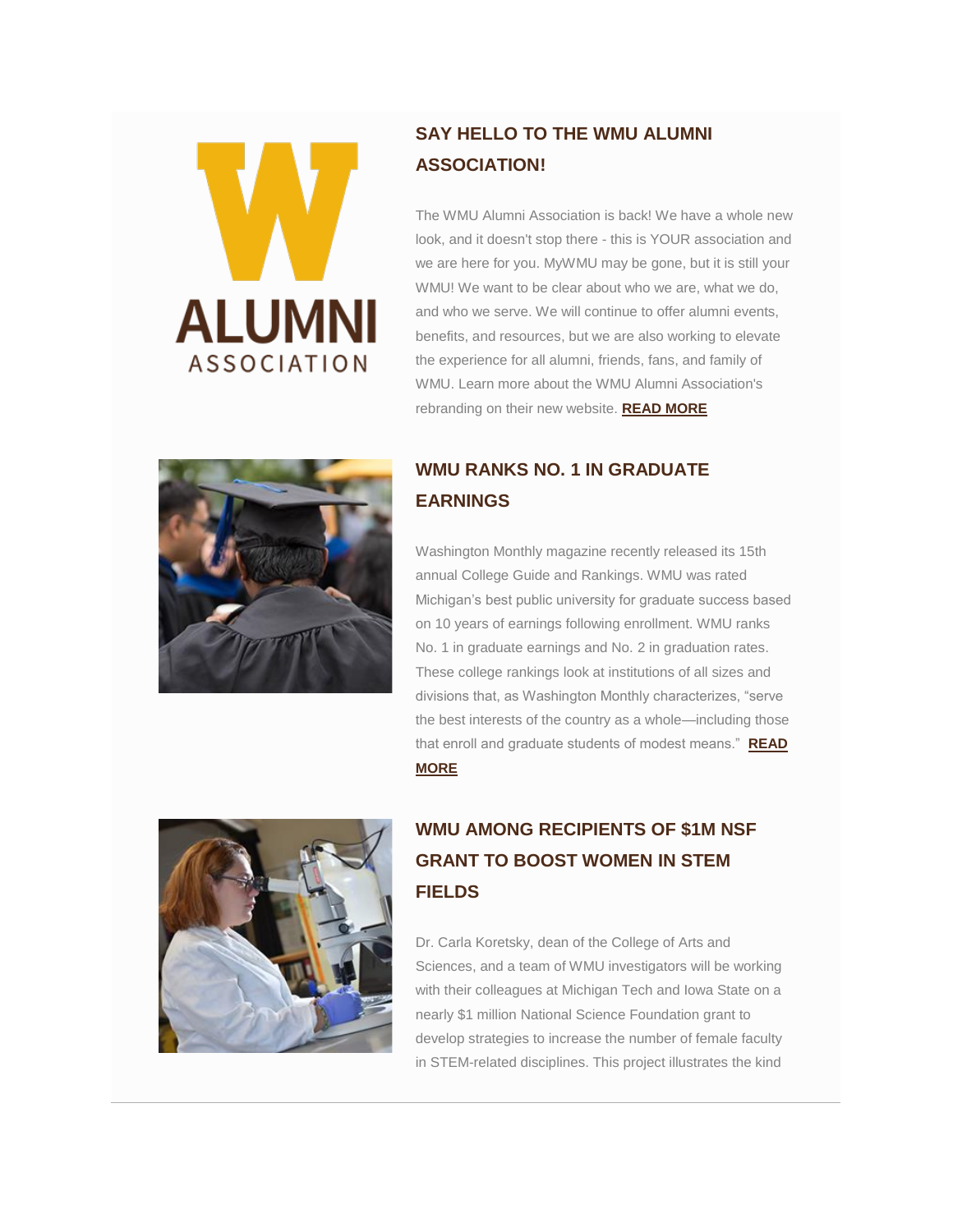of work that is desperately needed across academia to engage women—especially women of color—in pursuing faculty and leadership roles. **[READ MORE](http://click.e.wmualumni.org/?qs=47c7144b912422e2f677cbc809ee227f3b402a898e7ea3d2ff3af4692db49447f71fd7514cc20d6584f544bd64720d19d180d84bbdef64a8)**



## **TOGETHER, WE ELEVATE: INVISIBLE NEED PROJECT**

Medical expenses, unexpected costs, and food insecurity are three very unfortunate, but very real problems many students face over the course of their studies at WMU and on campuses across the country. At WMU, the Invisible Need Project works to help those students who, on the surface, may not appear to be suffering. **[READ MORE](http://click.e.wmualumni.org/?qs=47c7144b912422e2bd39dd013889f865cba8dfdc40cd905c9eb2fc477445794b003f7b64df8a5221f76e3ee8246ec5cd23d160f4bac628ad)**

#### **TOP TEACHER AWARD GOES TO ANOTHER WMU GRAD**



**LEARN MORE** 

#### **CEHD APPROVES AACTE HOLMES HONORS PROGRAM**



**LEARN MORE** 

# **ELEVATE A STUDENT TODAY.**  MAKE A GIFT. MAKE A DIFFERENCE.

**MAKE A GIFT**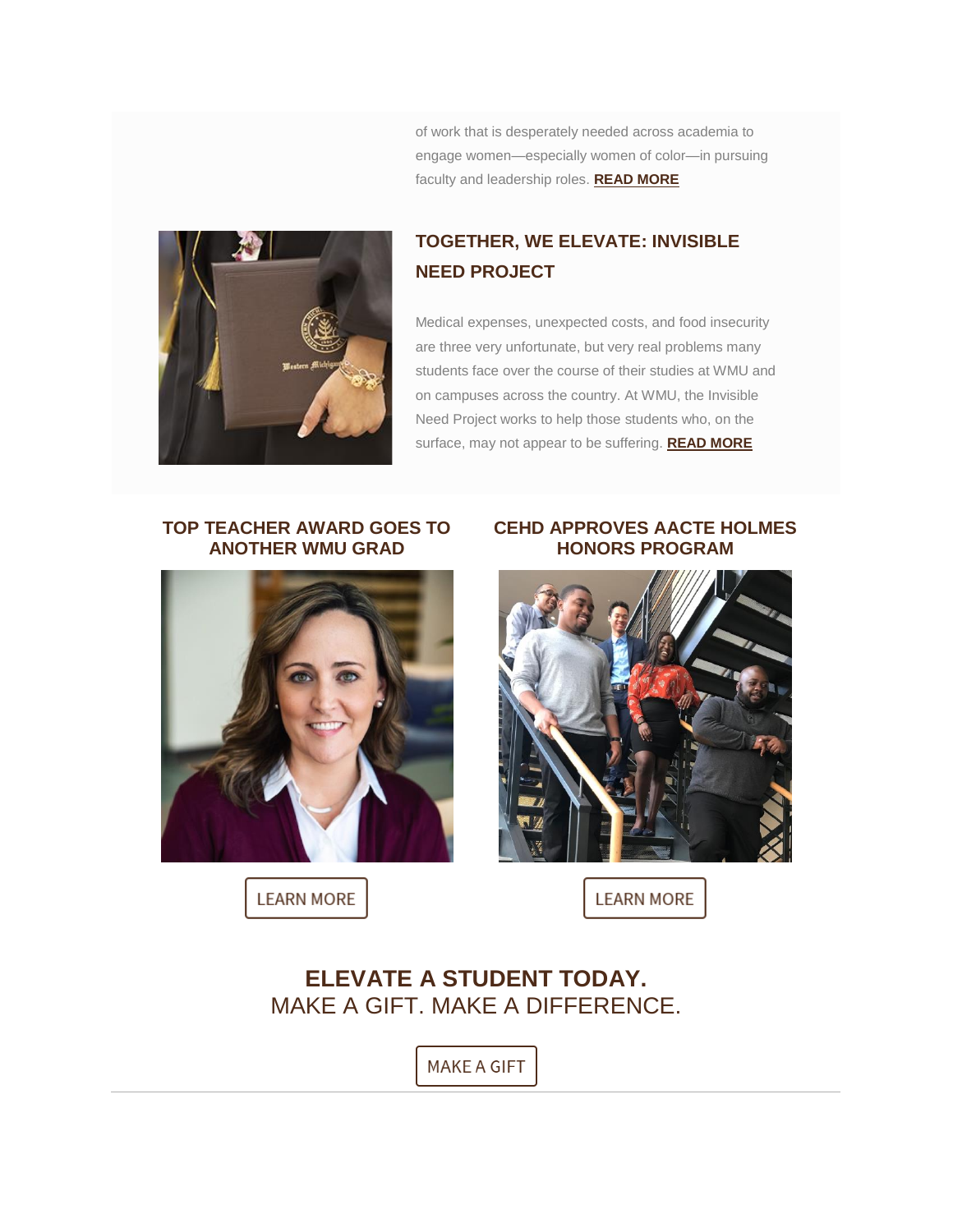







**HOMECOMING STAMPEDE VILLAGE** 

Join us for the biggest tailgate event of the year

# **SPORT MANAGEMENT STUDENTS HELP CREATE HOMECOMING EXPERIENCE**

Submitted by Anonymous (not verified) on Sat, 01/06/2018 - 11:34

Each fall, alumni return to Western's campus to reconnect with friends and teammates, reminisce about old times and cheer on the Bronco team. The stamp on the Homecoming and Family Weekend activities is always the football game—thousands set up early to tailgate, and as they trickle into the stadium the crowd buzzes with the promise of a good game. The band plays, the opening package shows on the video board, the team enters the field and the crowd goes wild for their beloved Broncos!

Homecoming is a special time of year for the entire WMU community. This year, College of Education and Human Development student Thomas Delves and alumna Allison Frontczak (B.S.'13, Recreation) helped create that magical feeling of reunion through their work with WMU Athletics. Both Delves and Frontczak will graduate with their master's degrees in sport management this semester.



Frontczak, assistant athletic director for special events, helps coordinate tailgates for companies and former sororities and fraternities, plans events as part of annual reunions to welcome back different athletic teams, and coordinates on-field recognitions during the game. Her favorite part of the weekend is the excitement the community has surrounding our student athletes and football. "It is great to see all the fun events and people coming together along with alumni returning to campus. I love hearing all their stories and how things have changed from when they attended school," she says.

Delves came to Western in 2016 to work on the Western Michigan Athletics staff and is now the assistant athletic director for Bronco Productions. He and his team produce the experience of attending a football game from the way the game is announced, the graphics on the videoboard and the music pumping up the crowd. Through Delves' on-the-job engagement with Dr. Jim Lewis, College of Education and Human Development associate professor of sport management, he decided to get his master's degree in sport management. For Delves, Homecoming and Family Weekend is all about the alumni. Putting on a great show is his way of saying, "thanks for being here, and thanks for being an awesome alum!"

Thanks to Alison and Thomas for continuing the tradition of homecoming success!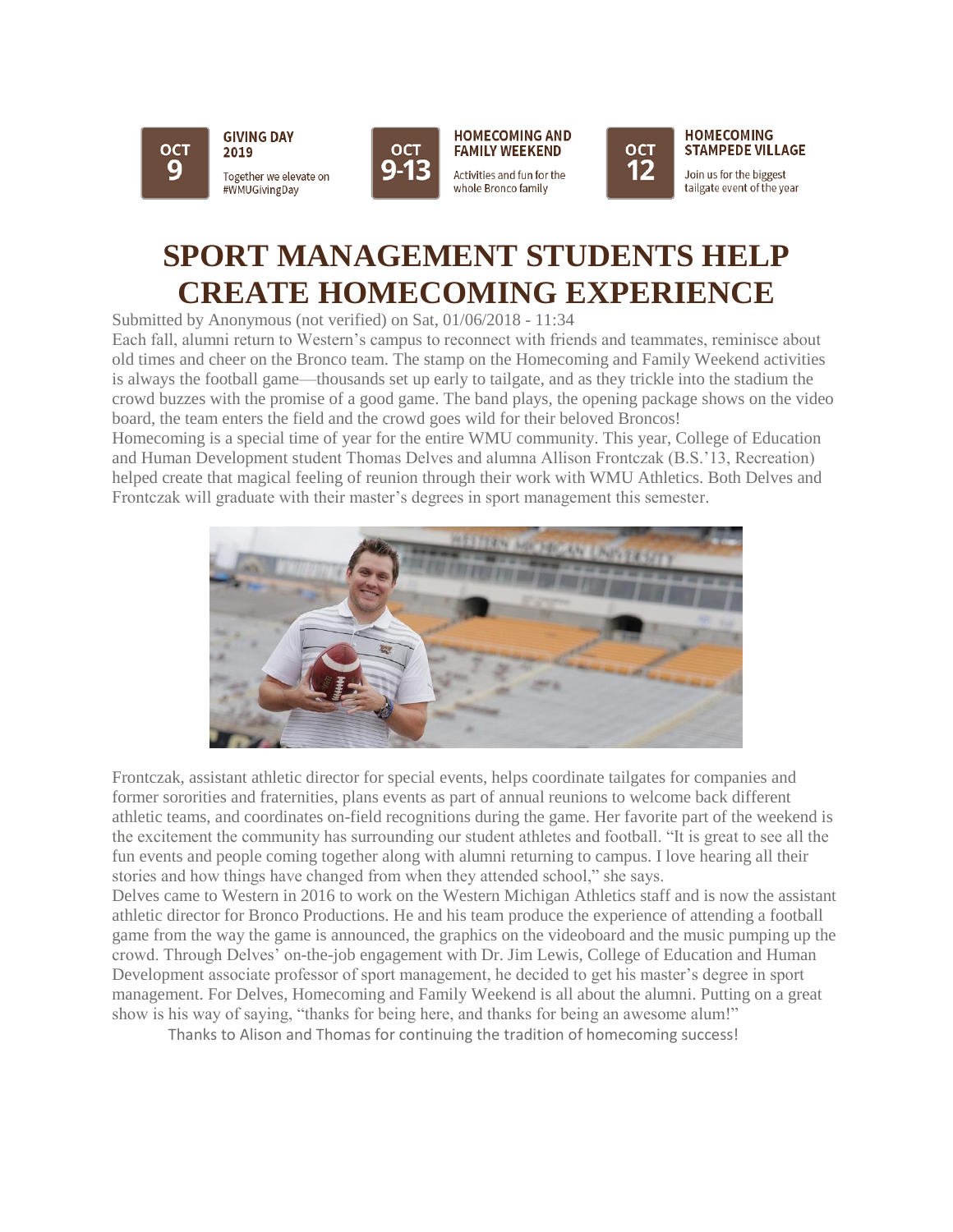# **COLLEGE OF EDUCATIONAND HUMAN DEVELOPMENT ALUMNI TO RECEIVE AWARDS**

Submitted by Anonymous (not verified) on Tue, 01/01/2019 - 11:41

The College of Education and Human Development Outstanding Alumni Award is one of the University's highest alumni awards and is given to alumni who bring distinction to their alma mater through professional achievements and who have enjoyed a high level of success in their careers. The 2nd annual Outstanding Alumni Awards will be presented to Hon. Dennis Archer, Dr. Fritz Erickson, and Dr. Carol Whitney at the WMU Night of Excellence on Friday, Oct. 11. These award winners, along with the Golden Apple and Keystone Award winners, will attend the homecoming football game as honored guests.



The Hon. Dennis Archer (B.S.'65, Special Education), recipient of the College's Outstanding Alumni Award, is chair emeritus of Dickinson Wright PLLC and CEO of Dennis W. Archer PLLC. Since graduating from WMU, he has served as a public school teacher, attorney, Michigan State Supreme Court justice, and the 59th mayor of Detroit. During Archer's two terms in office, he worked to successfully lower unemployment and initiated over \$20.2 billion worth of new projects in city development. While mayor, Archer was named "Public Official of the Year" by Governing magazine and one of the "25 Most Dynamic Mayors in America" by Newsweek Magazine. Archer has served on numerous professional associations, including as president of the American Bar Association from 2003-04, the National Bar Association, Wolverine Bar Association, State Bar of Michigan and the National League of Cities. Dr. Fritz Erickson (B.S.'80, Elementary Education), recipient of the College's Outstanding Alumni Award, is the 15th president of Northern Michigan University, a position he has held since 2014. At the university, Dr. Erickson is known for his strong student-centered decision-making and for successfully developing university partnerships with the community, businesses, industry and K-12 schools. Prior to his tenure at NMU, Dr. Erickson served as provost and vice president for academic affairs at Ferris State University. He also held administrative positions at the University of Wisconsin-Green Bay, Eastern Washington University and Michigan Technological University. Erickson is the author of a technology book series and has written numerous magazine and journal articles. He has published textbooks based on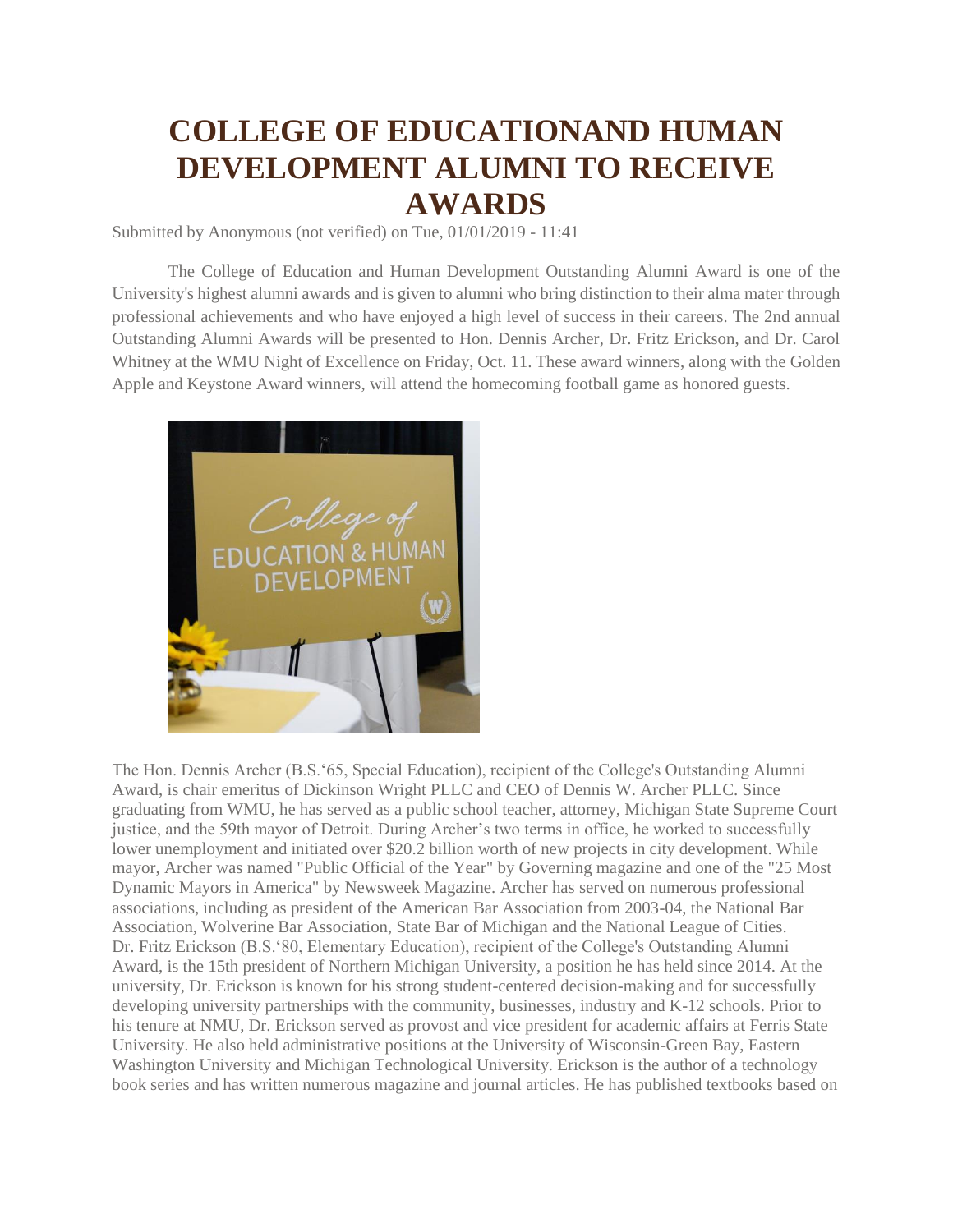a pedagogical model designed to enhance learning outcomes, as well as books on the topics of youth suicide and children with reading problems.

Dr. Carol Whitney (B.S.'66, Elementary Education; M.A.'69, Teaching), recipient of the College's Outstanding Alumni Award, is the founder of Gifted Students of Ohio, where she has a practice of gifted students she works with individually. She is also a licensed educational therapist, working with twice exceptional students as a gifted education specialist. She initiated and built the first gifted program in Dublin, OH, and also started the first highly gifted magnet program in Ohio. She then began and built the first gifted program for the Olentangy Local Schools. Dr. Whitney has written four books on gifted education and has been published in numerous journals and textbooks. She has also made several radio and television appearances discussing how to help gifted children reach their potential through skillfully crafted curriculum and motivation techniques.

The College of Education and Human Development will also recognize four alumni at the Golden Apple and Keystone Awards Ceremony on Oct. 10. Golden Apple Award recipients include Dr. Margaret McGlinchey, assistant superintendent of the Kalamazoo Regional Educational Service Agency (B.A.'95, Elementary Education; M.S.'00, Special Education; Ed.D.'03, Special Education) and Dr. Wayne "Rusty" Stitt, superintendent of Schoolcraft Community Schools (M.A.'99, Educational Leadership; Ph.D.'10, Educational Leadership). Keystone Award recipients include Dr. Kirk Brumels, chair of the Department of Kinesiology at Hope College (M.A.'90, Athletic Training; Ph.D.'05, Educational Leadership) and Kristen Johnson Brogan, RD, chief mindful living officer at On Target Living (B.S.'09, Dietetics and Exercise Science).

For more information about the Golden Apple and Keystone Awards please visit the College of Education and Human Development Alumni Awards webpage.

All recipients will attend the homecoming game together to cap off their honorary weekend.

# **WHY DID WE REBRAND?**

The WMU Alumni Association unveiled a comprehensive rebranding in September 2019, complete with a new website. MyWMU may be gone, but it is still *your* WMU! We have a whole new look, and it doesn't stop there - this is YOUR association and we are here for you. Read on below and check out the video for more on the efforts.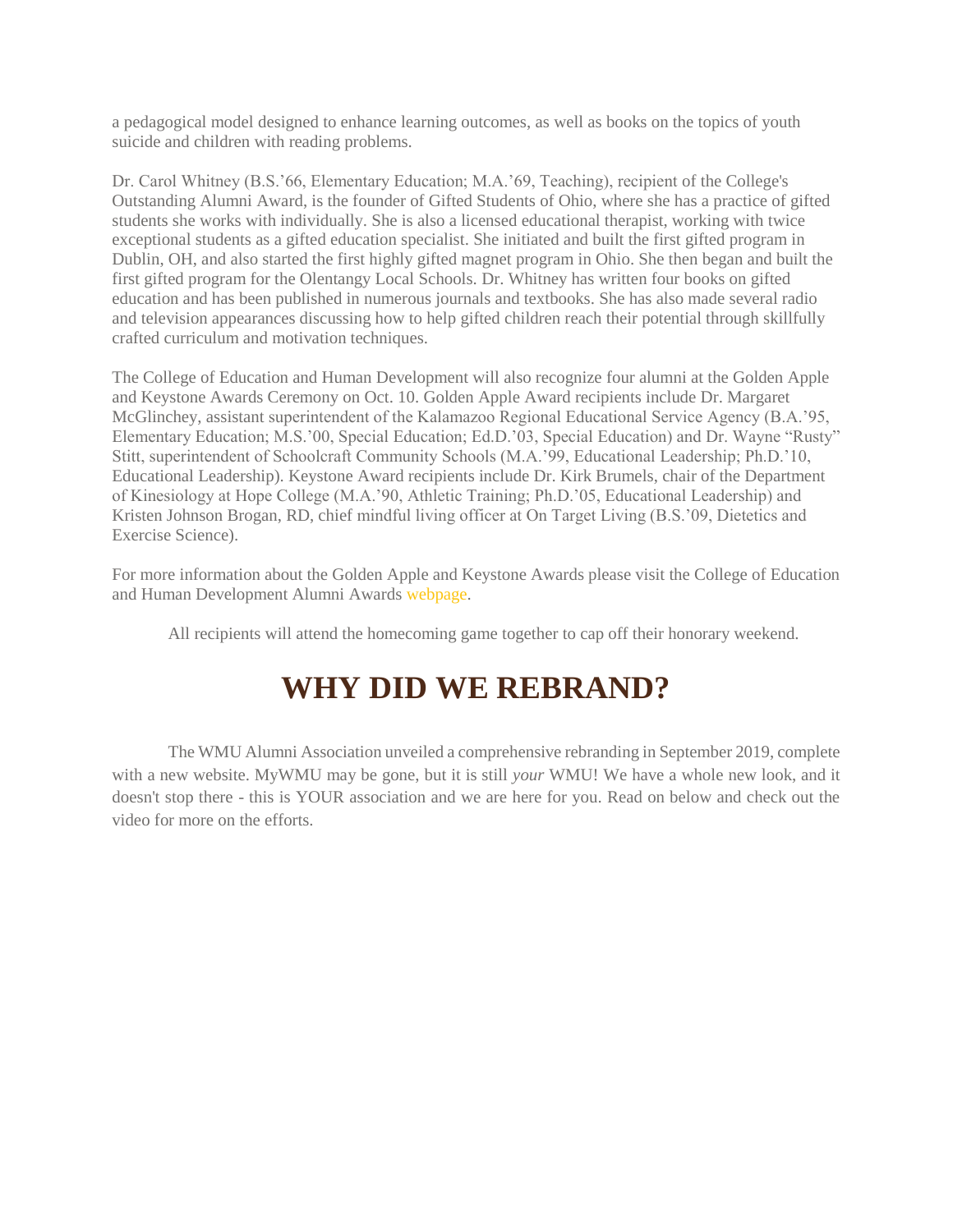# **WMU among recipients of nearly \$1M NSF grant to boost women in STEM fields**

Contact: Erin Flynn August 30, 2019



KALAMAZOO, Mich.—Western Michigan University is leading the charge in diversifying science, technology, engineering and math fields.

The University, in collaboration with three other research institutions, was awarded a three-year, \$996,000 ADVANCE grant from the National Science Foundation to develop strategies to increase the number of female STEM faculty across the country.

"It is so exciting," says **Dr. Carla Koretsky**, dean of the College of Arts and Sciences at WMU. "I think it is something that can really create such significant, systemic, institutional change at Western Michigan University and other institutions like it."

### **PROMOTING CHANGE**



"We know from talking to students it really matters to them when they step into the classroom and they see someone that looks like them," says Koretsky.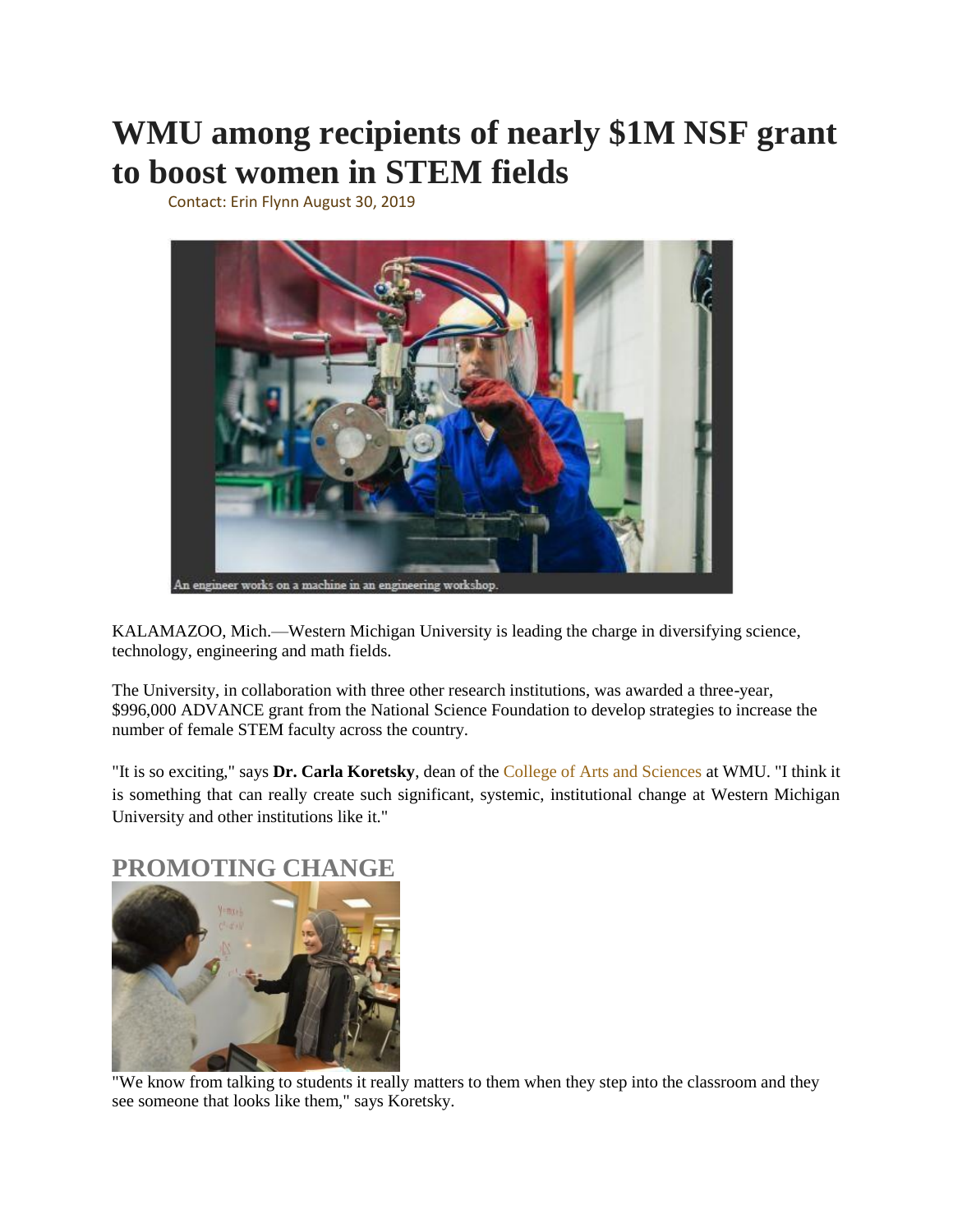Koretsky and other WMU faculty will be working with lead institution Iowa State University, as well as Michigan Technological University and North Dakota State University, to focus on challenges facing women of color and women with family responsibilities.

"There's a lot of research on some of the biases and issues that are disproportionately faced by women. We know that women are very often given larger service loads. We know that there are often biases with respect to things like start-up packages and the sizes of lab space," says Koretsky. "All of these things are challenges that are more significant for women than men. So, understanding and addressing them and finding strategies to really retain and promote women is so important—and women of color, in particular."

The project will examine a number of strategies including developing and implementing training programs for campus leaders, training and developing campus advocates and allies, and developing mentor communities to support female faculty members.



### **FOSTERING DIVERSITY**

In 2018, Dr. Erika Calvo-Ochoa, a WMU biologist, was one of 40 researchers in the nation to be awarded a National Science Foundation Postdoctoral Fellowship in biology.

"As a woman in a STEM field that is one of those largely male-dominated STEM fields, this is something I've always been interested in," says Koretsky, who is a professor of geological and environmental sciences. "So many girls and women get turned off, get the wrong idea about science, don't see role models, and this is such a great opportunity for us to really change that and take advantage of all of the talent that's out there."